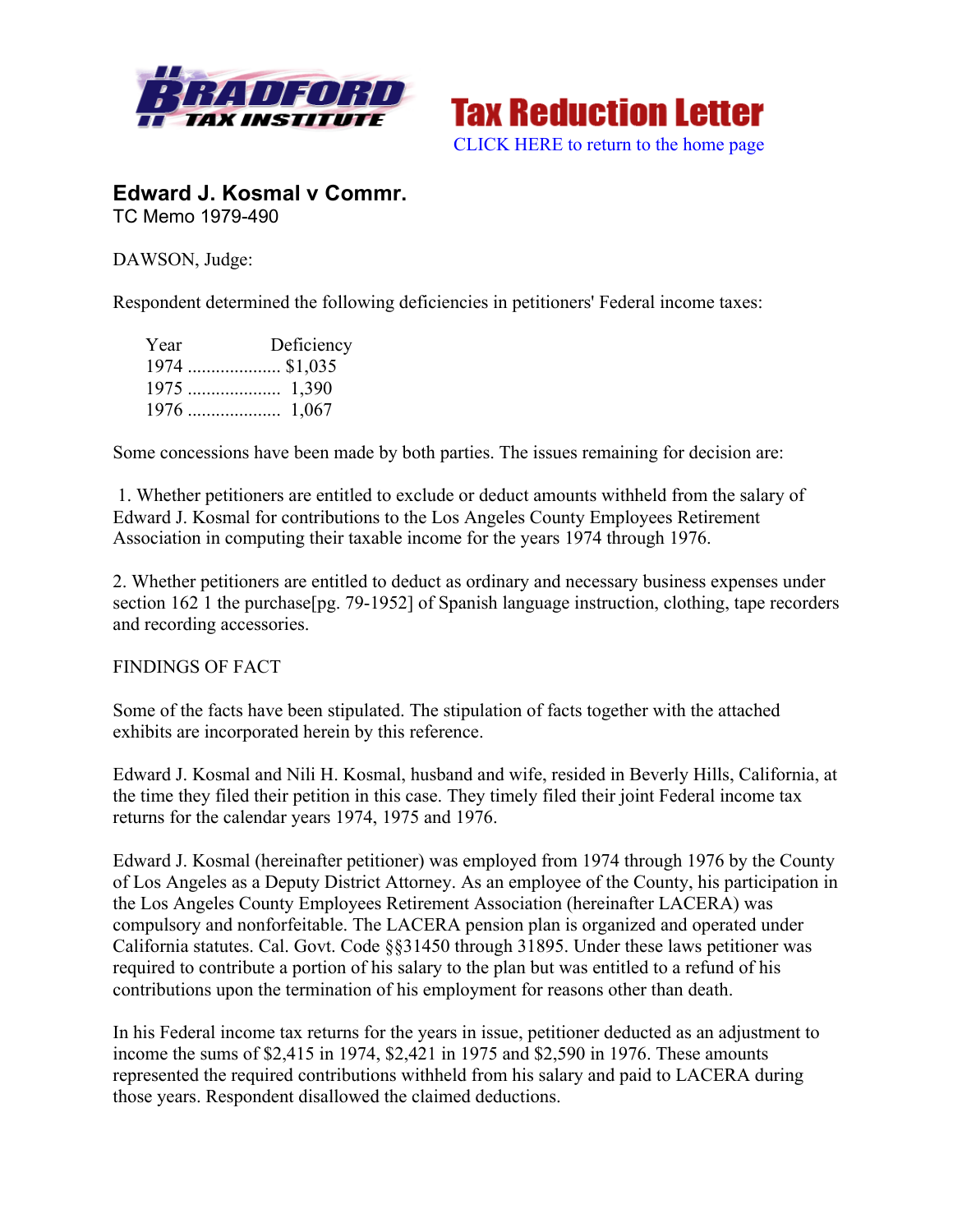In his position as a Deputy District Attorney the petitioner frequently worked with persons who spoke Spanish. In 1975 he took instruction in Spanish to enable him to interview witnesses and victims involved in criminal cases.

In 1975 the petitioner purchased more expensive business suits because he was then planning to leave government service and enter private law practice.

In 1975 the petitioner purchased and used two cassette tape recorders in interviewing witnesses and victims. He used the tapes to refresh his memory because of the long delay between the interview dates and trial dates. He also recorded various legal seminars with respect to civil and criminal litigation which were helpful in his work as a Deputy District Attorney. He listened to such tapes while driving to and from work.

On his 1975 Federal income tax return petitioner claimed deductions of \$125 for the expenses incurred in taking a Spanish language course, \$606 for the cost of business suits and clothes, and \$531 attributable to the two cassette tape recorders and accessories. Respondent disallowed the expenses as being personal rather business in nature.

# OPINION

Issue 1: Retirement Fund

# Contributions

Petitioner argues that the amounts withheld from his salary and paid to LACERA should be excluded or deducted from his wages in computing taxable income. The identical issue was considered and decided by this Court in Feistman v. Commissioner, 63 T.C. 129 (1974), appeal dismissed 587 F.2d 941 [ 43 AFTR 2d 79-353] (9th Cir. 1978). There the taxpayer-husband was employed by the County of Los Angeles, and the taxpayer-wife by the Los Angeles City School District. As a condition of their employment, both husband and wife were required by law to participate in the retirement systems of their respective employers. As a result, amounts were withheld each year from their gross wages as employee contributions to their respective retirement funds. The retirement plans were, as in this case, compulsory and nonforfeitable because each taxpayer was required to contribute to the retirement plan from his or her gross wages and each was entitled to a refund of contributions upon termination for reasons other than death. We held in the Feistman case that the retirement systems were comparable in all significant respects to the retirement system applicable to Federal employees and, as such, amounts withheld from salary and contributed to the applicable systems were includable in the employee's gross income. See also Sibla v. Commissioner, 68 T.C. 422 (1968); Hogan v. United States, 513 F.2d 170 [ 35 AFTR 2d 75-1024] (6th Cir. 1975); Cohen v. Commissioner, 63 T.C. 267 (1974), affd. per curiam 543 F.2d 725 [ 38 AFTR 2d 76-6058] (9th Cir. 1976); Megibow v. Commissioner, 21 T.C. 197 (1953), affd. 218 F.2d 687 [ 46 AFTR 1553] (3rd Cir. 1955); Taylor v. Commissioner, 2 T.C. 267, (1943), affd. sub. nom. Miller v. Commissioner, 144 F.2d 287 [ 32 AFTR 1193] (4th Cir. (1944). We continue to adhere to the views expressed in the prior cases.

We reject petitioner's contentions that exclusion of his LACERA contributions from his gross income should be allowed because "it is unfair to pay taxes on money the taxpayer might receive 20 or 30 years from now" and inclusion of them [pg. 79-1953]would "violate the Due Process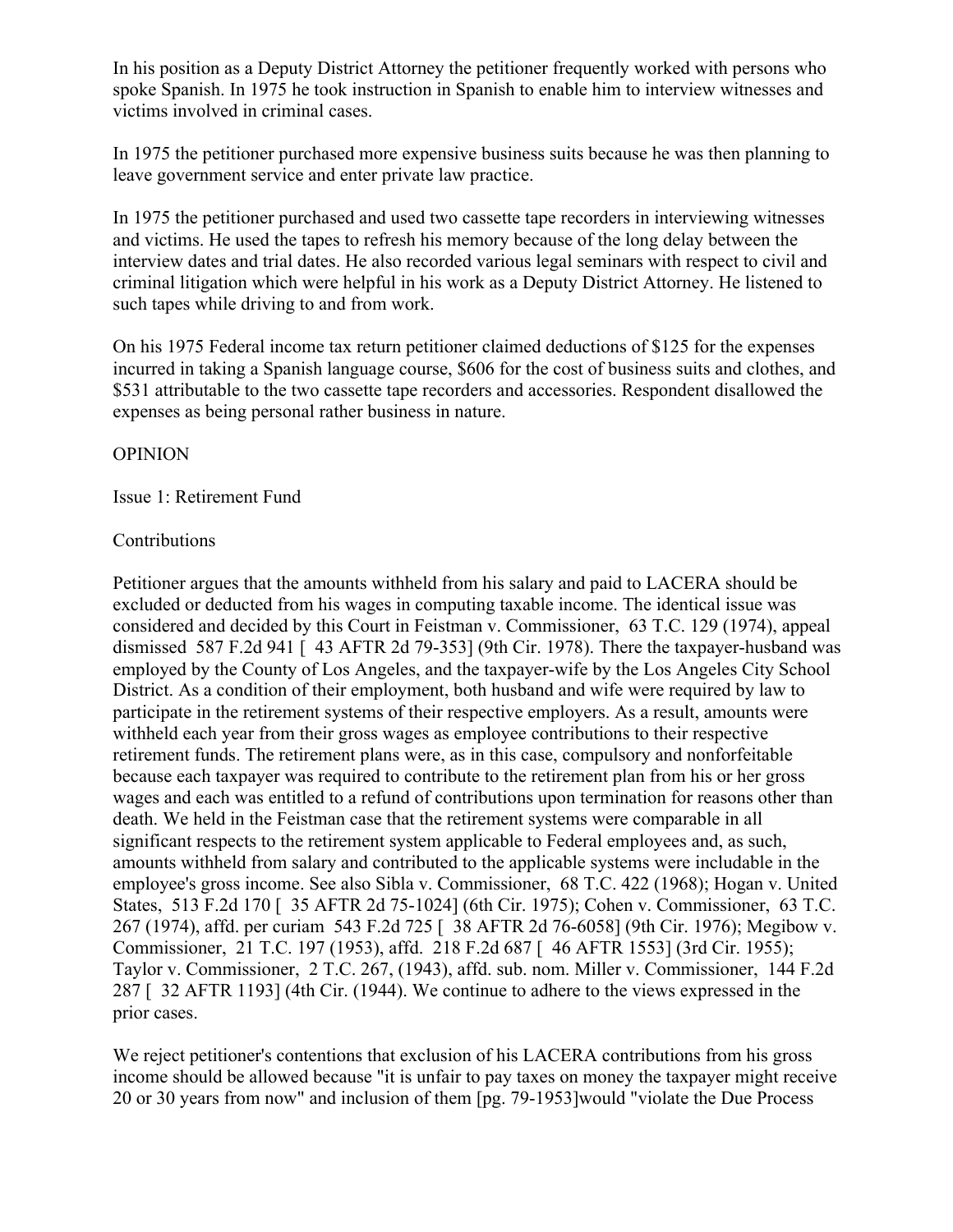and Equal Protection clauses of the U.S. Constitution". They are without merit. In Hays Corp. v. Commissioner, 40 T.C. 436, 442-443 (1963), affd. 331 F.2d 422 [ 13 AFTR 2d 1367] (7th Cir.), cert. denied 379 U.S. 842 (1964), we stated:

Petitioner argues that such a result would be inequitable as to it. Such an argument cannot be considered by us, however, as we do not have the jurisdiction of a court of equity. Commissioner v. Gooch Co., 320 U.S. 418 [ 31 AFTR 764] (1943); Lorain Avenue Clinic, 31 T.C. 141 (1958). 'The Internal Revenue Code, not general equitable principles, is the main spring of [our] Jurisiction.' Commissioner v. Gooch Co., supra at 422. The proper place for a consideration of petitioner's complaint is the halls of Congress, not here.

In Guest v. Commissioner, 72 T.C. No. 67 (August 3, 1979), we concluded that section 219(b)(2) which disallows a deduction for a contribution to an individual retirement account (IRA) by an active participant in a qualified retirement plan does not violate the Due Process and Equal Protection Clauses of the Fifth Amendment to the Constitution. The reasoning therein applies equally to petitioner's situation in this case.

Accordingly, we hold that the petitioner is not entitled to deduct amounts withheld from his salary for contributions to LACERA. Issue 2: Claimed Business Expenses

# A. Spanish Lessons

Petitioner worked with Spanish speaking people in his position as a Deputy District Attorney for Los Angeles. He took Spanish instruction to be able to interview witnesses and victims in criminal cases. Because so many Spanish speaking residents of Los Angeles are unfamiliar with the American legal system, petitioner testified that it aids the legal process if a Deputy District Attorney can speak to them in Spanish.

Section 1.162-5(a)(1), Income Tax Regs., permits the deduction of educational expenses if the education "[m]aintains or improves skills required by the individual in his employment or other trade or business ...." We think petitioner's uncontradicted testimony has demonstrated a proximate relationship between the foreign language education and the job skills required in his employment. Therefore, he is entitled to deduct the expenses of his Spanish lessons.

### B. Expenses for Clothes

Petitioner, as a Deputy District Attorney who appeared in court every day, had a wardrobe of business suits. He testified that since he planned to leave government service and enter private law practice, he believed that any future partners or employers would expect him to upgrade his sartorial standard as he became, in his words, a "big time Beverly Hills P.I. [Personal Injury] attorney." Acting on this assumption, the petitioner purchased attire that cost more than he customarily would have paid.

Section 262 prohibits any deduction for personal, living or family expenses. It is well settled that clothes, such as uniforms, which are required for employment and which are not suitable for general or personal wear, qualify as business expenses under section 162. See, e.g., Mortrud v. Commissioner, 44 T.C. 208 (1965); Yeomans v. Commissioner, 30 T.C. 757 (1958). We think the expensive business suits bought by petitioner were suitable for general or personal wear.